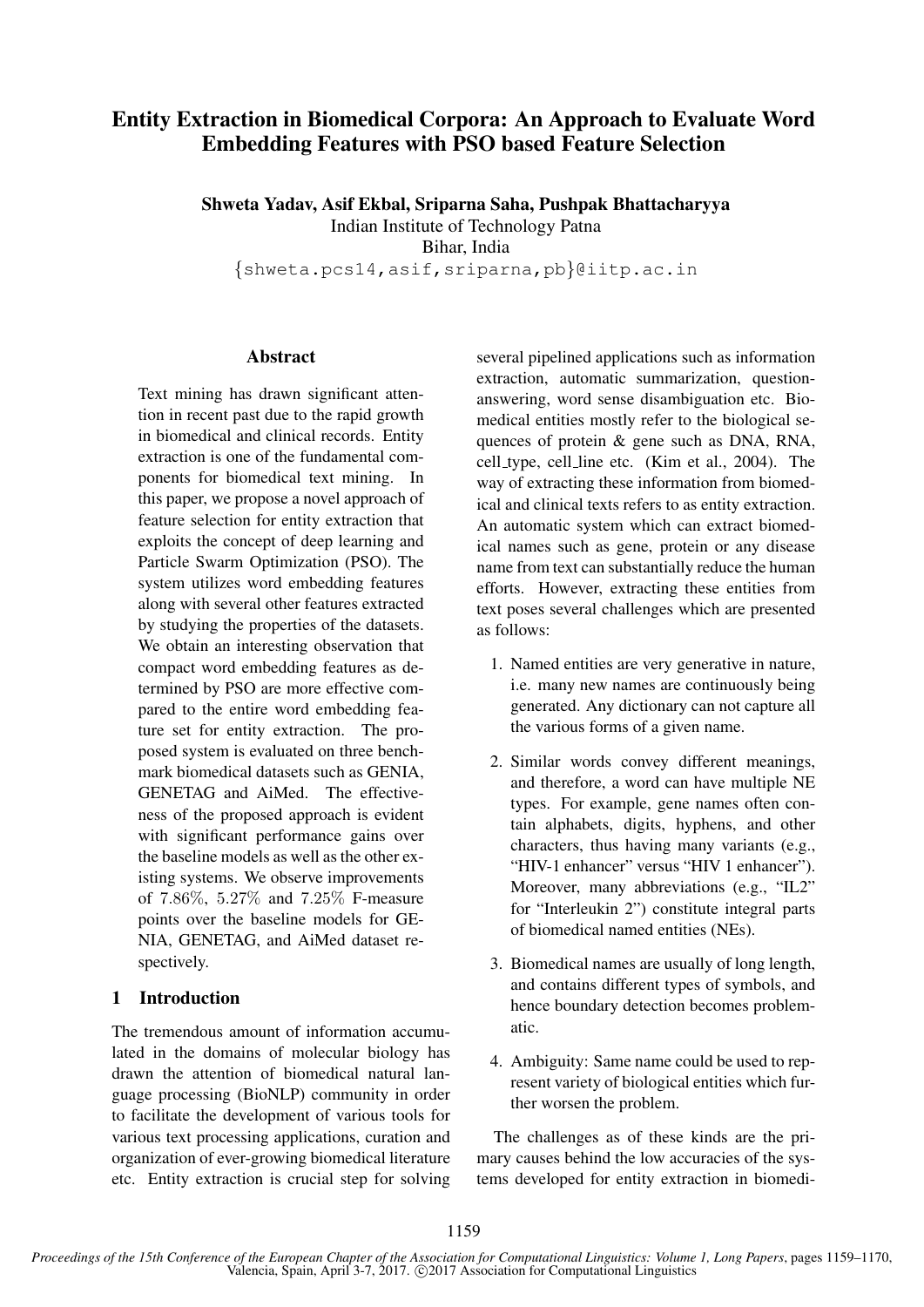cal text. The research challenges have been addressed in the literature including in some sharedtask challenges, such as JNLPBA (Joint Workshop on Natural Language Processing in Biomedicine and its Applications) in 2004 (Kim et al., 2004) and BioCreative (Critical Assessment for Information Extraction in Biology Challenge) II GM (gene mention) subtask in 2007 (Smith et al., 2008). Over the years several benchmark corpora have been created that do not conform to the uniform annotation guidelines. Therefore the system, developed by targeting a specific domain, often fails to show reasonable accuracy when it is evaluated for some other domains. In our work we attempt to build a system for entity extraction that performs well across various biomedical corpora.

Popular existing system mostly rely on rule-based system or supervised machine learning technique to automatically extract entities. They looked upon this problem as in terms of sequence labeling and used algorithm such as hidden markov models (HMM) (Zhao, 2004), support vector machines (SVM) (Kazama et al., 2002; GuoDong and Jian, 2004), maximum entropy Markov model (MEMM) (Finkel et al., 2005) and conditional random fields (CRF) (Ekbal et al., 2013; Settles, 2004; Kim et al., 2005). These supervised learning models is fully dependent on the features that we use for training. Some of the popular features used in the existing studies include linguistic features such as morphological, syntactic and semantic information of words and domain-specific features from biomedical ontologies such as Bio-Thesaurus (Liu et al., 2006) and UMLS (Unified Medical Language System) (Bodenreider, 2004). However, these features heavenly account to the problem of data sparsity.

In the recent past, there has been huge interest in using large unlabeled corpus to generate word representation feature using deep neural network technique. We are motivated by the strength of deep learning concepts to build our model. We use the well-known word embedding model that is a robust framework to incorporate word representation features (Mikolov et al., 2013b). Word representation feature is a mathematical description of the word in vector form. Each position of vector corresponds to a feature with some semantic or grammatical inference which leads to the term word feature. Word representation features contains latent syntactic/semantic information of a word. The main objective to use word embedding is to provide more useful information to the model being trained. Vector based word representation has powerful capability that captures the phenomenon that words having the similar meanings should appear together (Mikolov et al., 2013b). In traditional machine learning, data sparsity is a problem that often causes the degradation in performance. This drawback could be overcome by the incorporation of word embedding with the presumption that similar type of word (as to semantics) appear in the similar context (Mikolov et al., 2013b).

The aim is to exploit the usefulness of neural network based word embedding (Bengio et al., 2003) as a feature for entity extraction in biomedical text. In addition we also make use of a very diverse feature set that exploits the properties of data and problem specific knowledge. We restrict ourselves from using much domain-specific information for feature extraction, keeping in view easy adaptability of the system to more than one biomedical corpora.

However, the huge dimensionality of the word representation vector often contributes to the complexity of the system. This motivated us to apply feature selection technique to reduce the dimensionality contributed by word embedding as well as to improve the system performance. Our algorithm for feature selection is based on wrapper based approach, which is formulated as an optimization problem. We use Particle Swarm Optimization(PSO) (Kennedy and Eberhart, 1997) as the underlying optimization strategy. Particle Swarm Optimization is an evolutionary technique, inspired by the social behavior of birds. Some recent studies show that PSO converges faster compared to some other widely used optimization techniques (Bansal et al., 2011). Inspired by this observation we use PSO in our current study.

To analyze the effect of pruned word embedding, we have carried out an experiment with all the handcrafted features and the reduced features as determined by PSO. We perform experiments on three standard datasets, namely GENIA, GENE-TAG and AiMed. Evaluation results show that we achieve significant performance gains with the use of pruned word embedding feature set. The best performance of the system was obtained when we apply PSO based feature selection technique on combination of handcrafted features set and word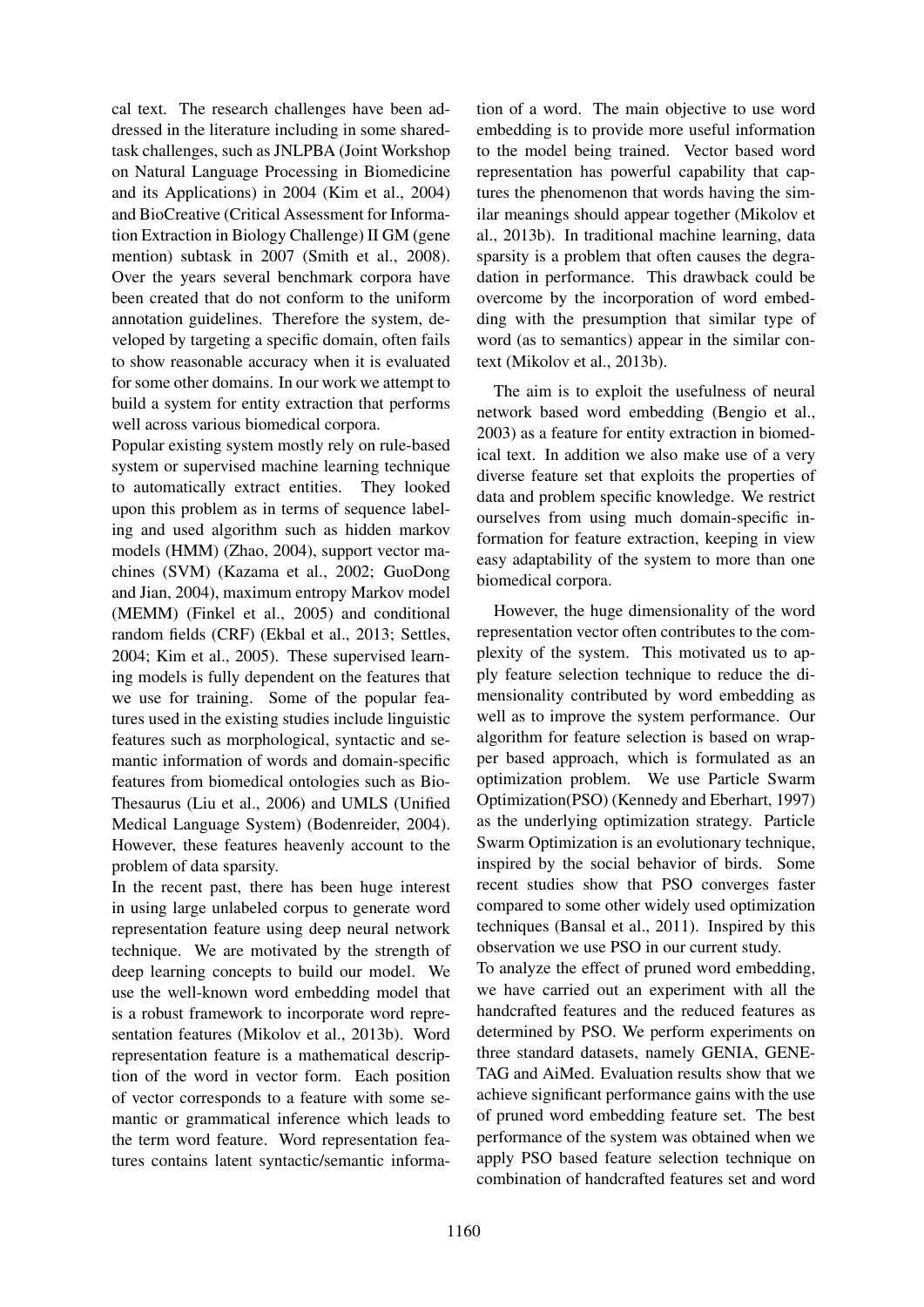embedding features. The key contribution of this paper are, (i) proposal of PSO based feature selection technique in bio-medical entity extraction. (ii) analysis of feature selection on only word representation features. (iii) impact of feature selection on word representation features with handcraft features.

# 2 Related Works

There has been quite a significant number of existing works available for biomedical named entity recognition (BNER). These approaches can be divided into three major categories: (1) dictionary based, (2) rule based and (3) machine learning based techniques. Among these existing approaches, machine learning based techniques have gained a lot more attention due to the availability of sufficiently good amount of annotated corpus. For example, majority of the systems submitted to the JNLPBA challenge made use of machine learning algorithms which have been observed to significantly outperform the dictionary based methods.

Some of the recent works in BNER includes the unsupervised model as proposed in (Zhang and Elhadad, 2013), and the system based on CRF (Li et al., 2015a). A two-phase approach based on semi-Markov CRF is proposed in (Yang and Zhou, 2014). In the first phase boundaries of entities are identified while in the second phase semantic labeling is performed to label the detected entities. A CRF based system has been proposed by (Tang et al., 2015), where in the first step boundaries of NEs are identified and in the second step appropriate labels are assigned. (Grouin, 2014) performed experiments on the i2b2/VA-2010 challenge dataset to detect bacteria and biotopes names. They developed a model based on CRFs. An unsupervised approach is proposed in (Han et al., 2016) that made use of clustering based active learning. They have used Shared Nearest Neighbor (SNN) clustering technique. The work reported in (Li et al., 2015a), authors have proposed a parallel CRF algorithm (MapReduce CRF) which provides a mechanism to minimise the time taken for CRF learning. They showed that the proposed approach outperforms other traditional models in terms of time and efficiency. While, most of the proposed system used CRF, recently (Patra and Saha, 2013) proposed a an entity extraction system based on SVM. Particularly, they have introduced a tree kernel based function that can efficiently solve the full NER task. The work proposed in (Tohidi et al., 2014) aims to improve the performance of entity extraction using statistical character-based syntax similarity (SCSS) algorithm. This algorithm computes the similarity between the identified candidate entities and a known set of well-known NEs. This set of NEs is created by extracting the most frequently occurring NEs in the GENIA V3.0 corpus. In recent times deep learning based approaches such as Recurrent Neural Network and Bi-directional LSTM have also used for entity extraction(Li et al., 2015b; Limsopatham and Collier, 2016). It is well known that relevant features play an important role for building a high accurate system. In our work, in addition to the standard features we also use the features extracted from the word embedding model.

Bengio et al.(Bengio et al., 2003) have proposed a neural network based model for vector representation of words. Distributed representation (also known as word embedding) of a word has been used to improve the performance of various NLP tasks like Part-of-Speech (POS) tagging, NER in news-wire domain (Collobert et al., 2011), parsing (Socher et al., 2013; Turian et al., 2010) etc. Word cluster has been used used by Miller et al.(Miller et al., 2004) to boost the performance of a NER system. Tang et al. (Tang et al., 2012; Tang et al., 2013) have reported that performance of biomedical entity extraction can be improved when word representation is used as a feature to CRF and SVM classifiers.

Here we propose a PSO based feature selection technique that determines the most relevant features from a full word embedding set, and use this subset as feature for classifier's training. Feature selection has been widely used for many tasks such as gene expression (Ding and Peng, 2005), face recognition (Seal et al., 2015) and signal processing (Alamedine et al., 2013). Dealing with biomedical text is, however, more difficult and challenging as the features have non-numeric values and the texts are heavily unstructured. Except the few works such as NER (Ekbal and Saha, 2016), co-reference resolution (Sikdar et al., 2015) and sentiment analysis (Gupta et al., 2015), systematic methods of feature selection using metaheuristics algorithms are very rare. Nevertheless, the importance of using pruned neural language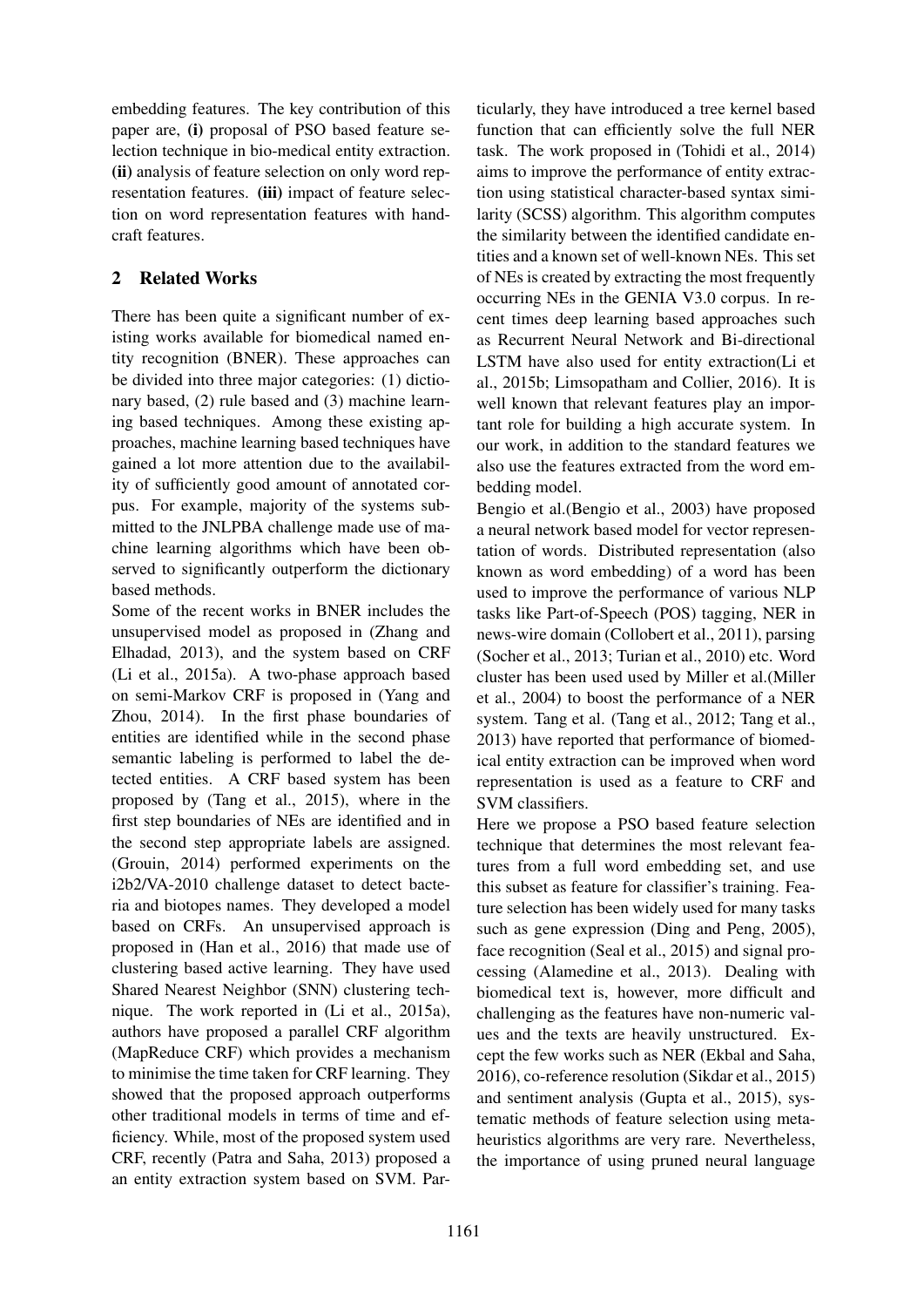model based word representation features with effective feature selection have not been exploited so far in the literature.

### 2.1 A Brief Introduction to Particle Swarm Optimization (PSO)

Particle Swarm Optimization (PSO) is a metaheuristic intelligent technique inspired by social behavior of the swarm for its survival (Eberhart and Shi, 1998; Kennedy and Eberhart, 1997). This is a population based technique which is perceived in birds and fishes for the search of the best path. In general, PSO consists of the swarm of the particle where each particle has its particular position in the search space with which it moves around the search space by some velocity. The particle selects the best path on each iteration by using its memory and by learning the effective path that was followed previously by the swarm. The new position is chosen on the basis of the knowledge gained previously by its self-best position and the best position of the swarm. PSO, being a meta-heuristic model, makes few or no assumption about the problem being optimized and can search very large spaces of candidate solutions. This makes PSO highly efficient for the optimization purpose (Yan et al., 2013). The algorithm iterates by keeping track of two variables:

Global best position represents the most promising vector found so far, and Personal best position denotes the particle's own personal best solution.

### 2.1.1 Algorithm: PSO based Feature Selection

1. Initially, we randomly set the swarm population. Each particle of the swarm is represented by binary-valued features of length  $n$ (total no. of feature) and has its position and velocity with which it moves in search space. Mathematically, particle position and particle velocity are represented as:  $\vec{P}(i)$  and  $\vec{V}(i)$ respectively:

$$
\overrightarrow{P}(i) = (p(i, 1), p(i, 2), \dots, p(i, n))
$$
  

$$
\overrightarrow{V}(i) = (v(i, 1), v(i, 2), \dots, v(i, n))
$$

where  $p(i, j) \in \{0, 1\}, i = 1, 2, ..., N$  and  $j = 1, 2, ..., n$  where N is no. of particle. Particle maintains its best position  $(\vec{B}(i))$ that they have achieved so far and also the global best position  $(\vec{G})$ i.e., the best position of the particle having the best solution.

2. Particle's position  $\overrightarrow{P}(i)$  value is set either  ${0, 1}$  on the basis of following expression:

$$
p_{(i,j)} = \begin{cases} 1 & \text{if } random \ge 0.5\\ 0 & \text{otherwise} \end{cases}
$$

- 3. Each particle is evaluated on the basis of fitness function (F-measure value)  $f(\vec{P}(i))$ . The memory is updated by keeping track of the best position and global best position.
- 4. Initially, the value of best position  $(\vec{B}(i))$  of every particle is set to 0. At every epoch(ep) the value of the best position is updated as follows:

 $f(\vec{B}(i))_{ep} = max(f(\vec{P}(i))_{ep}, f(\vec{B}(i)_{ep-1}))$ 

- 5. Update in the global best position value is done when the fitness function  $f(\vec{B}(i))$  in the swarm is superior than the existing  $f(\vec{G})$ .
- 6. Originally, the velocity vector is generated randomly. At each iteration, velocity of a particle is updated according to the following equation:  $v_{(i,j)} = \omega * v_{(i,j)} + \phi_1(b_{(i,j)} - p_{(i,j)}) + \phi_2(g_{(j)} - p_{(i,j)})$ (1)

where  $\omega(0 < \omega < 1)$ ,  $\phi_1$  and  $\phi_2$  are known as inertia weights. These parameters are initialized with an uniformly generated random numbers in the range (0,1). The  $b_{(i,j)}$ ,  $p_{(i,j)}$ , and  $g_{(j)}$  denote the  $j^{th}$  components of  $\overrightarrow{B}(i)$ ,  $\overrightarrow{P}(i)$  and  $\overrightarrow{G}$ , respectively.

7. The position of a particle is updated by the following mathematical expression:

$$
p_{(i,j)} = \begin{cases} 1 & if (random < S(v_{(i,j)})) \\ 0 & otherwise \end{cases}
$$

where  $0 <$  random  $< 1$  is an uniform random number.

$$
\mathbf{S}(\mathbf{v}_{(i,j)}) = \tfrac{1}{1 + \exp(-\overrightarrow{v}_{(i,j)})}
$$

This represents the sigmoid function. Thus, we update the particle position value of 0 or 1 on the basis of the value of velocity.

8. Repeat steps 4-7 until convergence.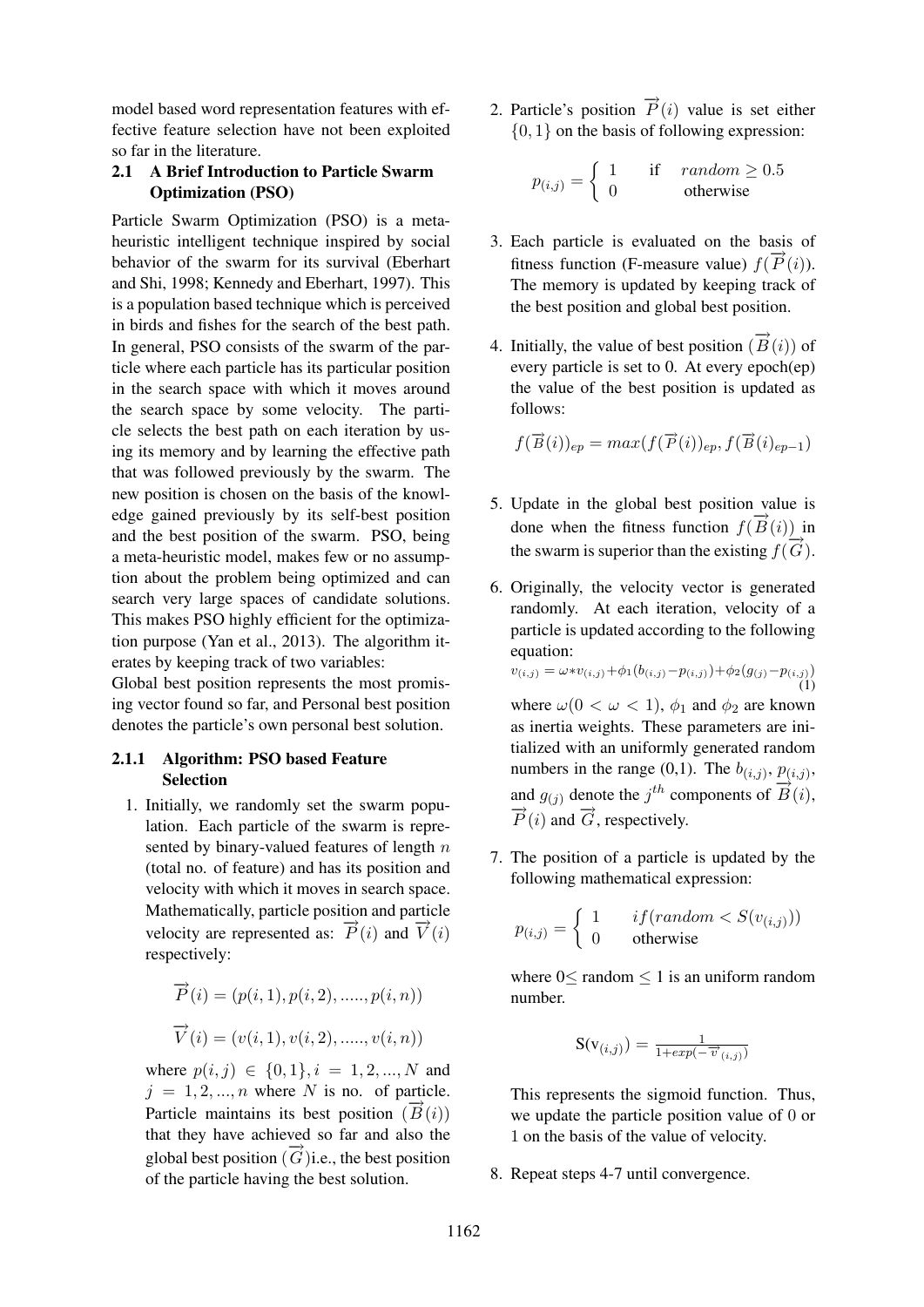#### 2.2 Learning Word Representations

Word embedding (also known as distributed word representations) persuade a real-valued latent semantic or syntactic vector for each word from a large unlabeled corpus by using continuous space language models (Tang et al., 2014). Better word representation can be obtained if we have a large amount of training data as the obtained realvalued vectors of words become more representative. We use the popular *word2vec*<sup>1</sup> tool proposed by Mikolov et al. (Mikolov et al., 2013a) to extract the vector representations of words. Owing to its simpler architecture which reduces the computational complexity, this technique can be used for large corpus. Two models have been proposed in (Mikolov et al., 2013a) to learn vector representation known as Continuous Bag-of-Words Model (CBOW) and Skip-gram model. Since skip-gram model is able to capture the semantic information of a word, we adapt this to train the model for vector representation. The Skip-gram architecture tries to maximize the classification of a word based on the other words in the same sentence. More formally, given a sequence of training words  $w_1, w_2, \dots, w_T$ , the objective of the Skipgram model is to maximize the average log probability

$$
\frac{1}{T} \sum_{t=1}^{T} \sum_{\substack{-c \le j \le c \\ j=0}} \log p(w_{t+j}|w_t)
$$
 (2)

where c is the window size. Here, we show few words that are more nearby to any biomedical entity: *'antigen'*, *'lymphocytes'* and *'inhibited'*. If we look at the most similar words for the word *'lymphocytes'*, we observe that apart from syntactically similar words like *'Tlymphocytes'*, *'B-lymphocytes'*, it is also able to capture the words which are semantically similar like *'CD3+'*, *'PBLs'* and *'T-cells'*.

#### 3 Features for Entity Extraction

The features being extracted are described as follows:

1. Contextual feature: It is the local contextual feature which refers to the tokens which appear within the window size of 10 words, i.e 5 to the left and 5 to the right w.r.t current token.

- 2. Word prefixes and suffixes: These features refer to the fixed length character sequences stripped either from the left or rightmost positions of the words.
- 3. Word length: It is observed that short words are rarely the NEs. We define a binary-valued feature that triggers the value 1 if the length of current word is greater than the threshold value specified. The threshold value is set as 5 in this case.
- 4. Part-of-Speech (PoS) information: PoS provides useful syntactic evidence for detecting named entities (NEs).We use PoS information of the current and/or the surrounding token(s) as the feature. The PoS information was extracted from the GENIA tagger<sup>2</sup> V2.0.2.
- 5. Chunk information: We use GENIA tagger V2.0.2 corpus to extract the chunk information. We employ the chunk information of the present and neighboring tokens as the features.
- 6. Word shape: Word shape is defined as the mapping of each word to its equivalent class. In order to implement this feature we normalize the words by converting every capital character by 'A', small character to 'a' and digit to '0'. After this conversion, we squeeze the consecutive characters into a single character. For example, if we consider the token 'Ly-49', the normalized word for this token would be 'Aa-00'.
- 7. Word class feature : This feature is based on the concept that entities present in the same class are mostly similar. Here, all the capital letters are converted to 'A', small letters to 'a', numbers to 'O' and non-English characters to '-'. After this conversion, we squeeze the consecutive characters into a single character. For example, the word class feature for the token 'IL-2-mediated' is 'AA-O-aaaaaaaa', which is further reduced to 'A- $O-a$ <sup>'</sup>.
- 8. Orthographic features: We use several orthographic features that consider capitalization and digit information. These features are:

<sup>1</sup> https://code.google.com/p/word2vec/

<sup>2</sup> http://www.nactem.ac.uk/GENIA/tagger/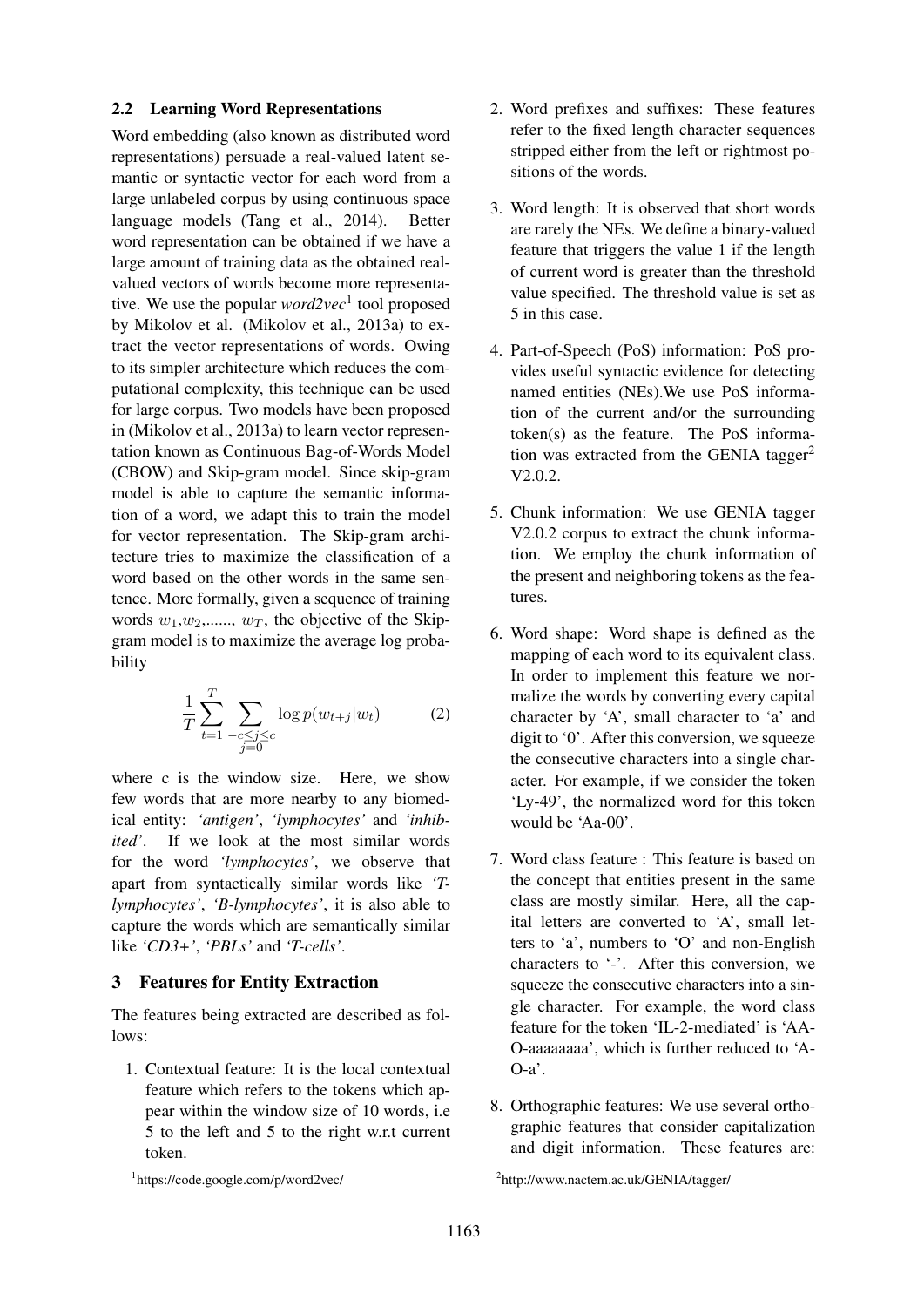*initial capital, all capital, capital in inner, initial capital then mix, only digits, digit with special character, initial digit then alphabet, digit in inner*. It is observed that some symbols like  $($ ', '-', '.', '<sub>-</sub>') are very common in the biomedical text. Some symbols like ',' are also very helpful for the identification of NE boundaries.

# 4 Methodology

We propose a PSO based feature selection technique that determines the most relevant features from a set of features, containing both handcrafted as well as word embedding based features. We use Conditional Random Field (CRF) (Lafferty et al., 2001) as a base learning algorithm. For each token, a feature vector is generated from the training and test dataset using the features as described in the previous section. Basic steps of our algorithm are as follows:

- 1. Initially, we design 32 features (listed in Section-3) for three datasets, namely GE-NIA, GENETAG and AiMed. These features are used for the classifier's training. The models built using these features are termed as the baseline models.
- 2. We generate the word embedding feature vector of 200 dimensions based on the model trained on a large corpus like Wikipedia and the biomedical corpora such as PubMed<sup>3</sup> and PubMed Central Open Access (PMC OA)<sup>4</sup>.
- 3. A new feature set is generated by combining both word embedding based features and handcrafted features.
- 4. PSO based feature selection is performed to determine the most relevant feature set.
- 5. CRF classifier is trained with the features selected by PSO. The model, thus generated, is evaluated on all the three datasets.

Figure-1 depicts the various steps of our proposed approach.

# 5 Datasets and Experiments

# 5.1 Dataset

Our system is evaluated on three distinguished biomedical datasets, namely GENIA<sup>5</sup>, AiMed<sup>6</sup> and GENETAG<sup>7</sup>. The GENIA corpus is derived from the MEDLINE corpus. It comprises of 500,000 and 100,000 words in training and test dataset, respectively. These datasets are manually annotated with five NE tags, namely *Protein*, *DNA*, *RNA*, *Cell line* & *Cell type*.

AiMed corpus was created using 20,000 sentences having gene/protein names extracted from the Database of Interacting Protein (DIP). We use 7,500 labeled sentences for training and 2,500 sentences for validation. For evaluation we use a test set consisting of 5,000 sentences.

GENETAG dataset is derived from the 'Med-Tag' dataset. Training and test datasets comprise of 118K and 142K words, respectively. In order to properly denote the boundaries of NE, we use the IOB2<sup>8</sup> encoding scheme. We evaluate our system in terms of recall, precision and F-measure values. For evaluation we use the script, which was made available with the JNLPBA 2004 shared task<sup>9</sup>.

### 5.2 Baseline Models and Analysis

We start experiments with the first baseline (i.e. Baseline-1) by developing the model trained with all the features as discussed in Section-3. We evaluate the presence of word embedding features trained on various unlabeled data sets obtained from the different text sources. In order to realize the effect of each trained word representation model, we augment the word vector obtained from the respective model one by one to the baseline feature set. In order to obtain word embedding, we use four different models trained on the unlabeled data extracted from PubMed<sup>10</sup>, PubMed Central Open Access (PMC  $OA$ )<sup>11</sup> and the latest English Wikipedia dump12. Corpus statistics of PubMed and PMC OA are provided in Table-1.

The extracted text upon which four different models are trained are as follows:

<sup>3</sup> http://www.ncbi.nlm.nih.gov/pubmed

<sup>4</sup> http://www.ncbi.nlm.nih.gov/pmc/tools/openftlist

<sup>5</sup> http://www.geniaproject.org/shared-tasks/bionlp-jnlpbashared-task-2004

<sup>6</sup> ftp://ftp.cs.utexas.edu/pub/mooney/bio-data/

<sup>7</sup> ftp://ftp.ncbi.nlm.nih.gov/pub/tanabe/GENETAG.tar.gz

<sup>8</sup> I, O and B represent the intermediate, outside and beginning token of a NE

<sup>9</sup> http://www.nactem.ac.uk/tsujii/GENIA/ERtask/report.html <sup>10</sup>http://www.ncbi.nlm.nih.gov/pubmed

<sup>11</sup>http://www.ncbi.nlm.nih.gov/pmc/tools/openftlist

<sup>&</sup>lt;sup>12</sup>http://en.wikipedia.org/wiki/Main\_Page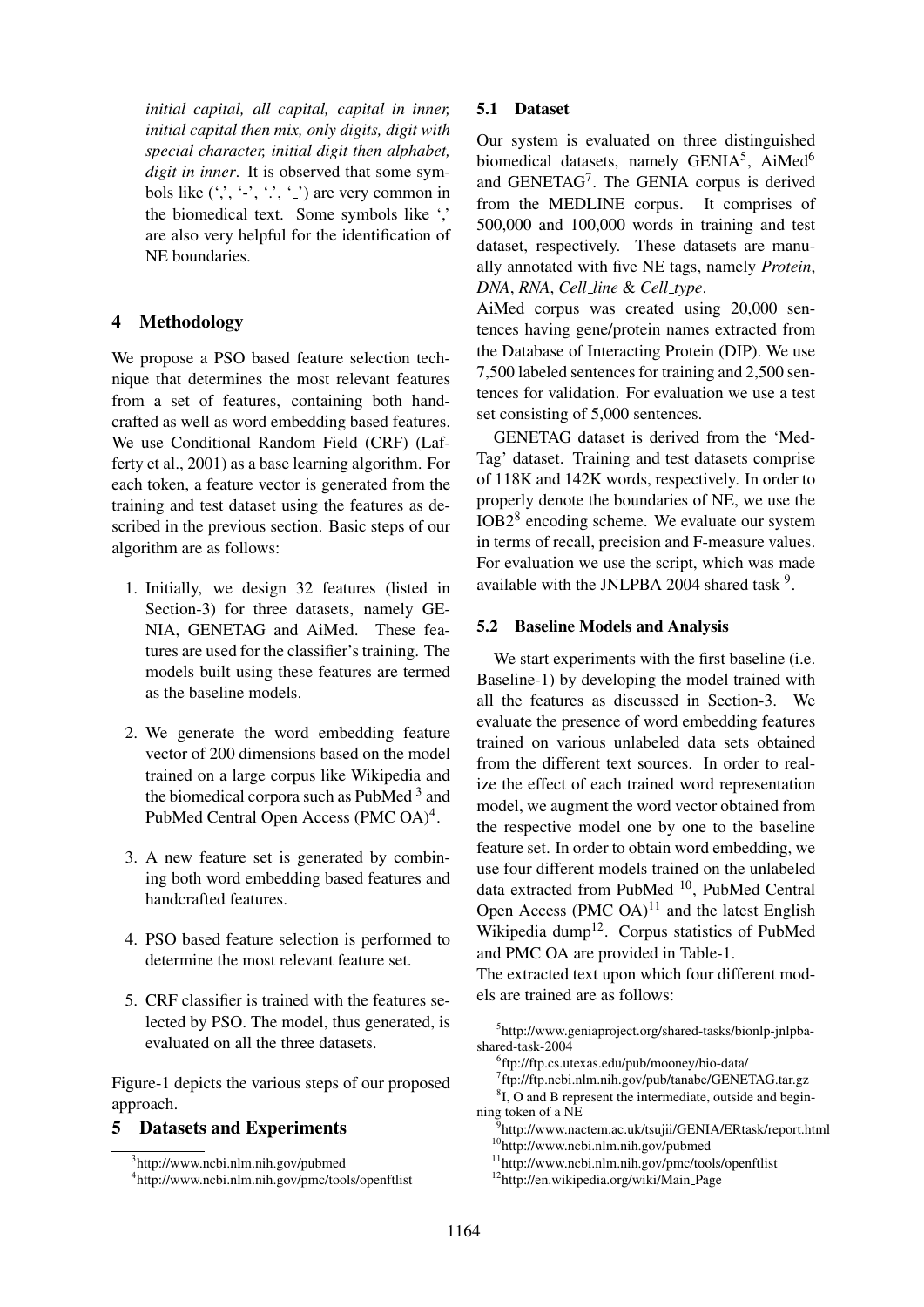

Figure 1: Proposed model architecture for biomedical entity extraction

- 1. Model developed using extracted data from PubMed biomedical literature: denoted as WE(1).
- 2. Model built on the extracted text from PMC biomedical literature: denoted as WE(2).
- 3. Model developed using the combination of extracted text from PubMed and PMC biomedical texts: denoted as WE(3).
- 4. Model trained using the extracted text from PubMed, PMC and Wikipedia: denoted as WE(4).

We develop the second baseline (i.e. Baseline-2) by executing the best word embedding model in combination with the hand-crafted feature set. We further develop the third baseline, i.e. Baseline-3 by merging word embedding feature set as determined by PSO along with the full handcrafted feature set. We observe that selection of relevant word embedding features helps in improving performance over the whole word embedding feature set.

We generate 200-dimensional word vectors using the parameters <sup>13</sup> as follows: *skip-gram* model with a window size of 5, hierarchical soft-max training, and a frequent word sub-sampling threshold of 0.001. In order to make our proposed system generic, i.e. not biased to any particular domain of data, we use the same parameters of PSO in all our settings. We fine-tune the parameters  $ω, φ<sub>1</sub>$  and  $φ<sub>2</sub>$  by performing 3-fold cross validation experiments. We keep the number of particles

| Corpus     | Documents  | Sentences   | <b>Tokens</b> |
|------------|------------|-------------|---------------|
| PubMed     | 22,120,269 | 124,615,674 | 2.896.348.481 |
| PMC.       | 672.589    | 105.194.341 | 2.591.137.744 |
| PubMed+PMC | 22,792,858 | 229,810,015 | 5,487,486,225 |

Table 1: Corpus statistics (Pyysalo et al., 2013) of PubMed and PMC OA openly available biomedical literature; PubMed abstracts for articles that are also present in PMC OA were discarded while creating the data

and the number of iterations as 10 and 100, respectively throughout all the experiments.

Effectiveness of PSO based feature selection is evident with performance improvement as shown in Table-5.

#### 5.3 Comparison with Existing Feature Selection Techniques

Here we compare our PSO based feature selection technique with other existing feature selection techniques. We perform experiments with both filter and wrapper based models. For filter based model, we use univariate feature selection based on information theoretical concept like Information Gain. While for multivariate filter model we use correlation based feature selection. Our results indicate that PSO performs better than univariate by 3.03 % and multivariate by 2.60 % F-measure points for the GENIA dataset. We also observe quite similar behaviors for the other two datasets.

In addition, we also explore two popular wrapper based feature selection techniques, Genetic Algorithm (GA) (Holland, 1975) based feature selection (Ekbal et al., 2010) technique and Recursive Feature Elimination (RFE) (Guyon et al., 2002)

<sup>&</sup>lt;sup>13</sup>We use same parameters for training of all the four models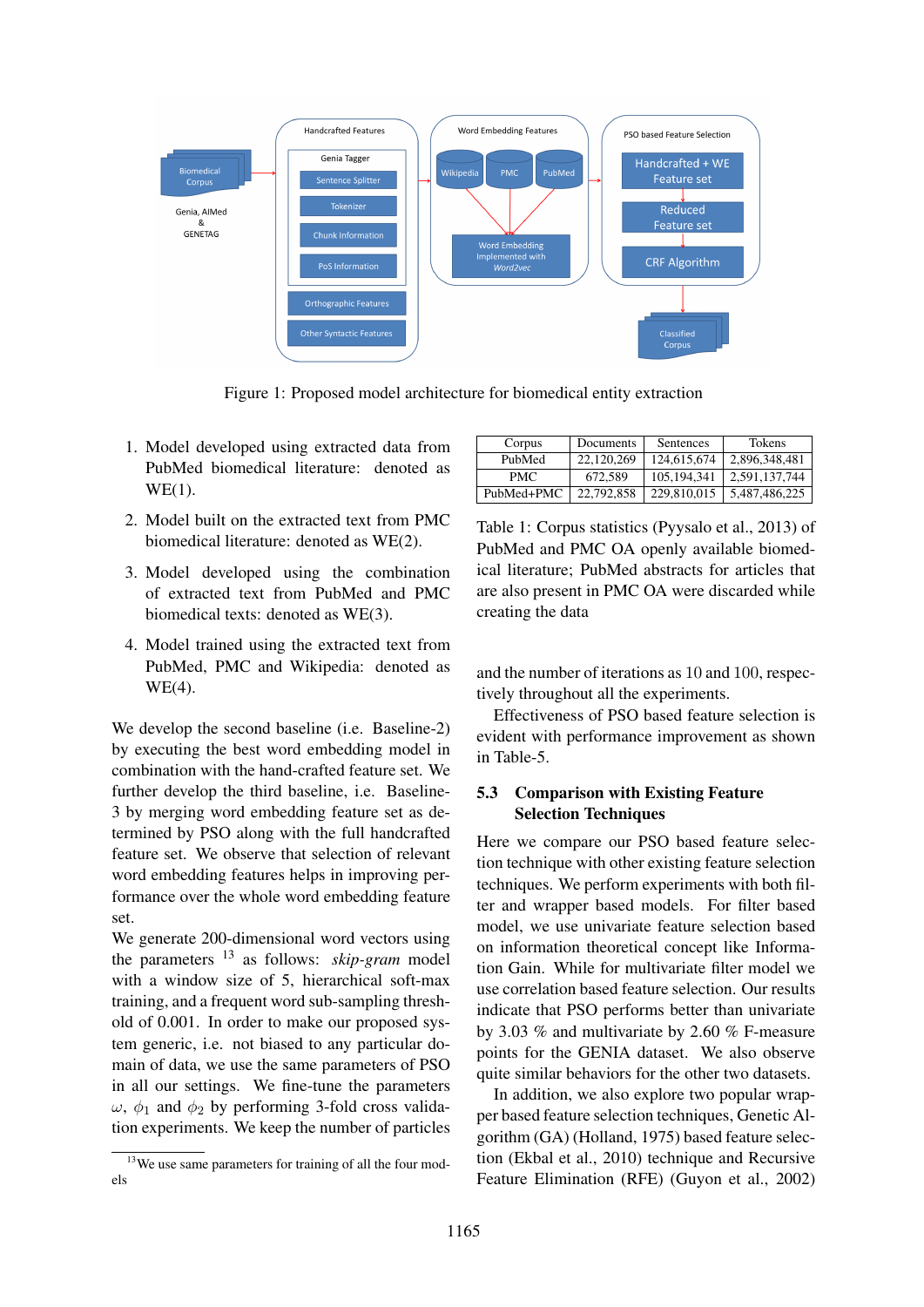| <b>Feature Selection</b>         | <b>GENIA</b> |        |           | <b>GENETAG</b> |        |           | AiMed     |        |           |
|----------------------------------|--------------|--------|-----------|----------------|--------|-----------|-----------|--------|-----------|
|                                  | Precision    | Recall | F-measure | Precision      | Recall | F-measure | Precision | Recall | F-measure |
| <b>Filter (Information Gain)</b> | 69.02        | 71.28  | 70.13     | 88.25          | 94.47  | 91.25     | 87.46     | 90.47  | 88.93     |
| <b>Filter (Correlation)</b>      | 70.19        | 70.95  | 70.56     | 88.89          | 93.68  | 91.22     | 87.18     | 89.85  | 88.49     |
| Wrapper $(GA)$                   | 72.48        | 71.98  | 72.22     | 89.19          | 95.04  | 92.02     | 89.07     | 91.11  | 90.07     |
| Wrapper (RFE)                    | 71.28        | 71.54  | 71.40     | 89.25          | 94.81  | 91.94     | 88.67     | 91.66  | 90.14     |
| <b>CRF[PSO]</b>                  | 72.48        | 73.87  | 73.16     | 89.33          | 96.42  | 92.74     | 89.77     | 92.09  | 90.92     |

Table 2: Comparison of PSO with other filter (Information Gain & Correlation) and wrapper (G.A & RFE) based feature selection technique

based approach. Genetic algorithm belongs to the class of randomized wrapper model where feature selection is always classifier dependent and is less prone to stuck at local optima. The RFE is categorized under the deterministic type wrapper model which is computationally less complex than randomized type but has the disadvantage to stuck at local optima.

Results show that PSO performs better than RFE for all the datasets and GA for two datasets (GE-NIA & GENETAG) in terms of F-measure and the number of features selected. Results are depicted in Table-2. On AiMed dataset, GA and RFE based feature selection techniques perform quite comparable to our PSO based method. It is to be noted that PSO based feature selection yields better performance even with a smaller set of features. The pruned and compact feature set incurs less less computational complexity.

# 6 Result and Discussion

Table-3 shows the extensive results of our proposed system on all three datasets, namely GENIA, AiMed and GENETAG by augmenting word embedding features. It seems that word embedding features generated from the model which is trained on the combined datasets of PubMed, PMC and Wikipedia [WE(4)] perform better than the other models. The unsupervised word representation features help in detecting unseen entities, i.e. those not appearing in the training data set.

We augment word embedding WE(4) features to the hand-crafted features, and then apply feature selection using PSO on this combined set. Feature selection through PSO not only helps in improving the performance, but at the same time it reduces the feature dimensionality. Evaluation results as reported in Table-4 reveal this fact. Table-3 clearly depicts the effectiveness of word embedding features in BNER (biomedical NER) system. We observe improvements of 7.86%, 5.27% and 7.25% F-measures over the first baseline (i.e. Baseline-1) for GENIA, AiMed and GENETAG data sets, respectively by using PSO based feature selection on PubMed-PMC-wikipedia trained word embedding and handcrafted features. Evaluation also suggests that performance does not degrade significantly, even when we use word embedding features obtained only from Pubmed & PMC OA. It seems that word embedding features obtained from the combination of Pubmed and PMC are more representatives compared to the individual one.

We also show evaluation of some of the existing approaches that attempt to make use of word representation features. A F-measure of 71.39% is reported in the work (Tang et al., 2014). Word representation feature was also used in (Chang et al., 2015) that reported to have achieved F-measure value of 71.77%.

We perform statistical significance (t-test) test on the results obtained by our proposed model. For different datasets, experiments are executed for 10 independent runs and the t-statistic is adopted to analyze the obtained experimental results. Using the known distribution of the test statistic,  $p$ -value is calculated. It is observed that  $p$ values are less than 0.04 for all the three data sets, which signify that our obtained results are statistically significant.

# 6.1 Error Analysis

Here, we analyze the outputs obtained for each dataset in order to identify the possible errors.We categorize the errors in three ways as follows:

1. Wrong boundary: This error occurs due to the incorrect boundary identification of entities.These types of cases are observed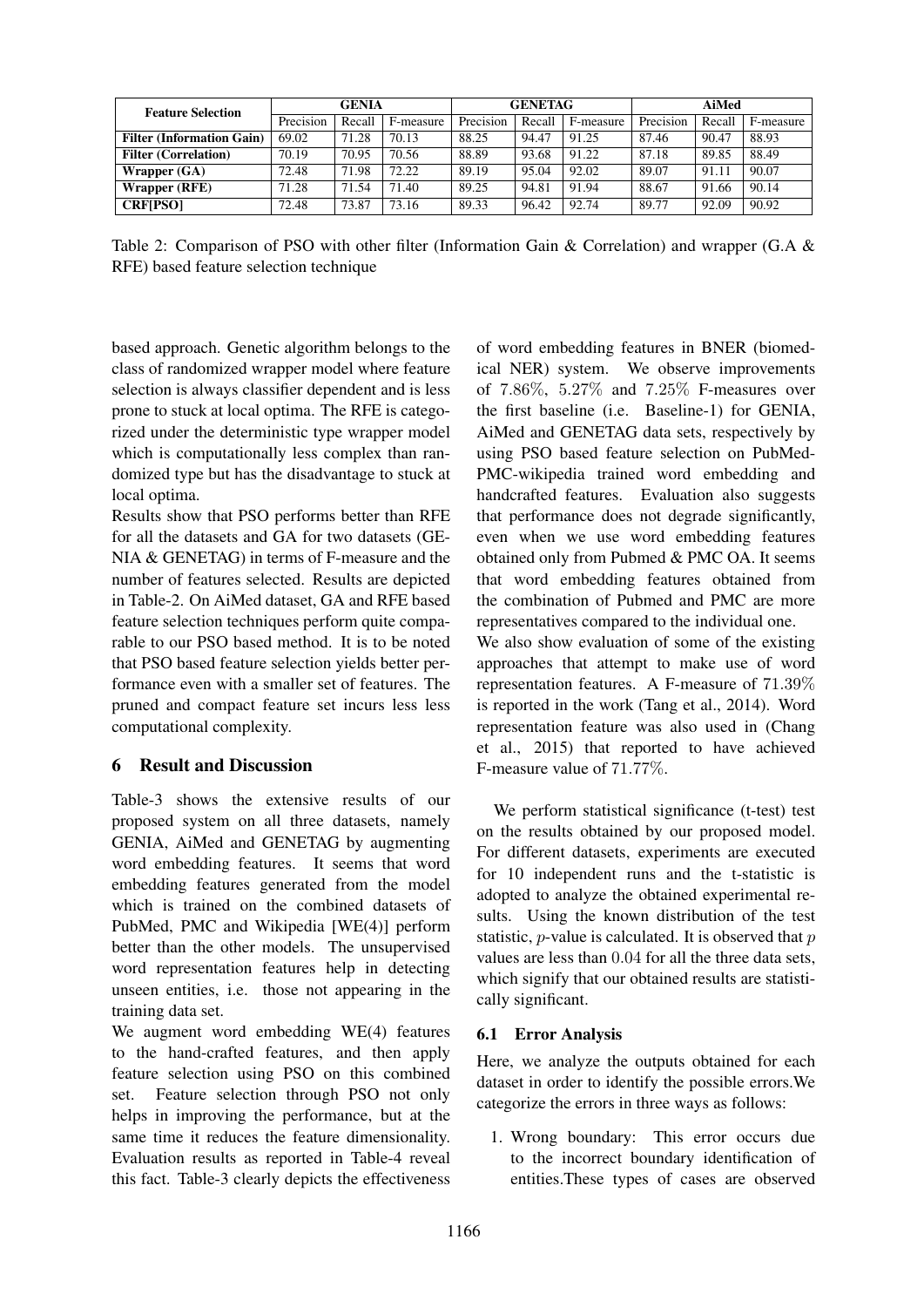|                                                          | <b>GENIA</b> |        |           | AiMed     |        |           | <b>GENETAG</b> |                          |           |
|----------------------------------------------------------|--------------|--------|-----------|-----------|--------|-----------|----------------|--------------------------|-----------|
| <b>System</b>                                            | Precision    | Recall | F-measure | Precision | Recall | F-measure | Precision      | Recall                   | F-measure |
| <b>Baseline-1: Handcraft feature</b>                     | 66.78        | 63.89  | 65.30     | 84.11     | 87.25  | 85.65     | 83.88          | 87.17                    | 85.49     |
| WE1(Handcraft feature + PubMed)                          | 70.72        | 72.29  | 71.50     | 88.42     | 89.21  | 88.81     | 81.92          | 95.82                    | 88.33     |
| WE2(Handcraft feature + PMC OA)                          | 70.72        | 72.29  | 71.50     | 88.56     | 89.02  | 88.78     | 82.01          | 95.62                    | 88.29     |
| WE3(Handcraft feature + PubMed + PMC)                    | 70.79        | 72.47  | 71.62     | 89.48     | 89.01  | 89.24     | 82.41          | 95.89                    | 88.64     |
| $WE4$ (Handcraft feature + PubMed + PMC + Wikipedia)     | 70.88        | 72.64  | 71.75     | 89.07     | 90.11  | 89.59     | 82.78          | 95.70                    | 88.77     |
| <b>Baseline-2: Best of WE model</b>                      | 70.88        | 72.64  | 71.75     | 89.07     | 90.11  | 89.59     | 82.78          | 95.70                    | 88.77     |
| Baseline-3: (PSO with only $WE(4)$ ) + Handcraft feature | 71.92        | 72.62  | 72.26     | 89.63     | 90.34  | 89.98     | 83.46          | 95.69                    | 89.15     |
| Proposed: PSO with (handcrafted features + WE)           | 72.48        | 73.87  | 73.16     | 89.77     | 92.09  | 90.92     | 89.33          | 96.42                    | 92.74     |
| WE model by Tang et al. (Tang et al., 2014))             | 70.78        | 72.00  | 71.39     |           | ٠      |           |                | $\overline{\phantom{0}}$ | ۰         |
| WE model by Chang et al. (Chang et al., 2015))           | 71.36        | 72.18  | 71.77     | ٠         | ٠      |           | ٠              | $\overline{\phantom{0}}$ | ۰         |

Table 3: Performance evaluation on GENIA, AiMed and GENETAG data sets using various word embedding (WE) features trained on different unlabeled data.

| Approach                          | Dataset |                            |     |  |  |  |
|-----------------------------------|---------|----------------------------|-----|--|--|--|
|                                   |         | <b>GENIA GENETAG AiMed</b> |     |  |  |  |
| Handcraft Features + W.E Features | 232     | 230                        | 232 |  |  |  |
| PSO based feature selection       | 129     | 136                        | 121 |  |  |  |

Table 4: Comparison of no. of features being used to train the model: Before feature selection and after feature selection

| Approach                         | <b>Dataset</b> |                     |       |  |  |  |
|----------------------------------|----------------|---------------------|-------|--|--|--|
|                                  |                | GENIA GENETAG AiMed |       |  |  |  |
| Only W.E features                | 57.78          | 55.63               | 41.22 |  |  |  |
| <b>PSO</b> selected W.E features | 58.96          | 57.41               | 42.74 |  |  |  |

Table 5: Comparisons (in terms of F-score) between whole word embedding features using WE(4) and the PSO selected word embedding features excluding handcrafted features. Here, W.E: Word embedding

mostly with the entities having long and compounded wordforms such as 'T cell activation-specific enchance'. We also observe that our system lacks in correctly classifying the instances which includes brackets.

2. Incorrect entity type: This error is obtained when the entity is properly identified but it belongs to some other entity class. This error is more prominent in case of GENIA and GENETAG datasets. For GENIA dataset, classifier is mostly confused with 'Protein' vs. 'Cell line' or 'Cell type'. In total 126 Protein words are wrongly classified either as the 'Cell line' or 'Cell type'. While with the use of PSO, the rate of mis-classification was reduced to 97. In GENETAG, majority of classes are predicted as 'I-NEWGENE'. This may be due to the fact that majority of the instances belongs to the 'I-NEWGENE' category. While after applying PSO, we observe that mis-classification of 'I-NEWGENE' is significantly reduced from 325 to just 129.

3. Missed entity: Our system misses significant number of NE instances.It is found that number of false negatives count to 1357, 155 and 40 for GENTIA, AiMed and GENETAG, respectively. All these NEs are mis-classfied to belong to the other-than-NE category.

# 7 Conclusions & Future work

In this paper we have investigated the effect of word embedding features in addition to the handcrafted features for entity extraction from three benchmark biomedical data sets, namely GENIA, AiMed & GENETAG. We have evaluated the system using four different word representation schemes trained on extracted texts from PubMed, PMC OA biomedical literature and Wikipedia dump datasets. In addition to this we have performed PSO based feature selection on the whole feature set for the different data sets. We can conclude that instead of using a full word representation feature, if only prominent features are used, it could help in improving the performance of the system. In future work, we would like to perform additional experiments to fine-tune the dimensions of vectors and the parameters of CRF through cross-validation on the training set. The applicability of feature selection on word embedding features need to be explored in other domain also. In addition we want to compare the performance of representation obtained through *word2vec* to the others such as GloVe. We would also like to explore deep learning techniques replacing CRF.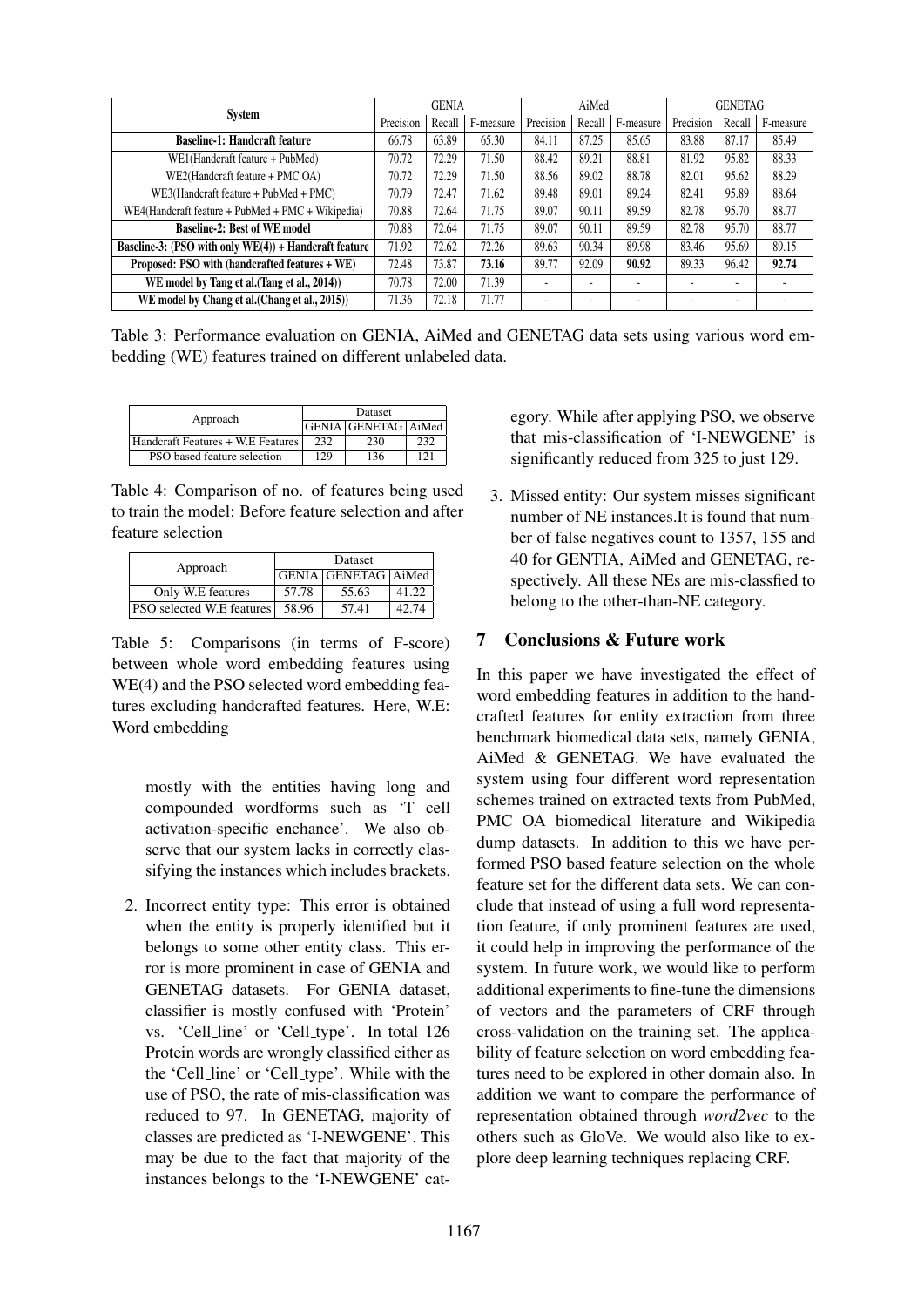#### References

- Dima Alamedine, Catherine Marque, and Mohamad Khalil. 2013. Binary particle swarm optimization for feature selection on uterine electrohysterogram signal. In *Advances in Biomedical Engineering (ICABME), 2013 2nd International Conference on*, pages 125–128. IEEE.
- J.C. Bansal, P.K. Singh, Mukesh Saraswat, Abhishek Verma, Shimpi Singh Jadon, and Ajith Abraham. 2011. Inertia weight strategies in particle swarm optimization. In *Nature and Biologically Inspired Computing (NaBIC), 2011 Third World Congress on*, pages 633–640. IEEE.
- Yoshua Bengio, Rejean Ducharme, Pascal Vincent, and ´ Christian Janvin. 2003. A neural probabilistic language model. *The Journal of Machine Learning Research*, 3:1137–1155.
- Olivier Bodenreider. 2004. The unified medical language system (umls): integrating biomedical terminology. *Nucleic acids research*, 32(suppl 1):D267– D270.
- F.X. Chang, J. Guo, W.R. Xu, and S. Relly Chung. 2015. Application of word embeddings in biomedical named entity recognition tasks. *Journal of Digital Information Management*, 13(5).
- Ronan Collobert, Jason Weston, Léon Bottou, Michael Karlen, Koray Kavukcuoglu, and Pavel Kuksa. 2011. Natural language processing (almost) from scratch. *The Journal of Machine Learning Research*, 12:2493–2537.
- Chris Ding and Hanchuan Peng. 2005. Minimum redundancy feature selection from microarray gene expression data. *Journal of bioinformatics and computational biology*, 3(02):185–205.
- Russell C. Eberhart and Yuhui Shi. 1998. Comparison between genetic algorithms and particle swarm optimization. In *Evolutionary Programming VII*, pages 611–616. Springer.
- Asif Ekbal and Sriparna Saha. 2016. Simultaneous feature and parameter selection using multiobjective optimization: application to named entity recognition. *Int. J. Machine Learning & Cybernetics*, 7(4):597–611.
- Asif Ekbal, Sriparna Saha, Utpal Kumar Sikdar, and Md Hasanuzzaman. 2010. A genetic approach for biomedical named entity recognition. In *2010 22nd IEEE International Conference on Tools with Artificial Intelligence*, volume 2, pages 354–355. IEEE.
- Asif Ekbal, Sriparna Saha, and Utpal Kumar Sikdar. 2013. Biomedical named entity extraction: some issues of corpus compatibilities. *Springer-Plus*, 2(1):1–12.
- Jenny Finkel, Shipra Dingare, Christopher D. Manning, Malvina Nissim, Beatrice Alex, and Claire

Grover. 2005. Exploring the boundaries: gene and protein identification in biomedical text. *BMC bioinformatics*, 6(1):1.

- Cyril Grouin. 2014. Biomedical entity extraction using machine-learning based approaches. *substance*, 6:1–611.
- Zhou GuoDong and Su Jian. 2004. Exploring deep knowledge resources in biomedical name recognition. In *Proceedings of the International Joint Workshop on Natural Language Processing in Biomedicine and its Applications*, pages 96–99. Association for Computational Linguistics.
- Deepak Kumar Gupta, Kandula Srikanth Reddy, Shweta, and Asif Ekbal. 2015. Pso-asent: Feature selection using particle swarm optimization for aspect based sentiment analysis. In *Natural Language Processing and Information Systems - 20th International Conference on Applications of Natural Language to Information Systems, NLDB 2015 Passau, Germany, June 17-19, 2015 Proceedings*, pages 220–233.
- Isabelle Guyon, Jason Weston, Stephen Barnhill, and Vladimir Vapnik. 2002. Gene selection for cancer classification using support vector machines. *Machine learning*, 46(1-3):389–422.
- Xu Han, Chee Keong Kwoh, and Jung-jae Kim. 2016. Clustering based active learning for biomedical named entity recognition. In *Neural Networks (IJCNN), 2016 International Joint Conference on*, pages 1253–1260. IEEE.
- John H. Holland. 1975. *Adaptation in natural and artificial systems: an introductory analysis with applications to biology, control, and artificial intelligence.* U Michigan Press.
- Jun'ichi Kazama, Takaki Makino, Yoshihiro Ohta, and Jun'ichi Tsujii. 2002. Tuning support vector machines for biomedical named entity recognition. In *Proceedings of the ACL-02 workshop on Natural language processing in the biomedical domain-Volume 3*, pages 1–8. Association for Computational Linguistics.
- James Kennedy and Russell C. Eberhart. 1997. A discrete binary version of the particle swarm algorithm. In *Systems, Man, and Cybernetics, 1997. Computational Cybernetics and Simulation., 1997 IEEE International Conference on*, volume 5, pages 4104– 4108. IEEE.
- Jin-Dong Kim, Tomoko Ohta, Yoshimasa Tsuruoka, Yuka Tateisi, and Nigel Collier. 2004. Introduction to the bio-entity recognition task at jnlpba. In *Proceedings of the international joint workshop on natural language processing in biomedicine and its applications*, pages 70–75. Association for Computational Linguistics.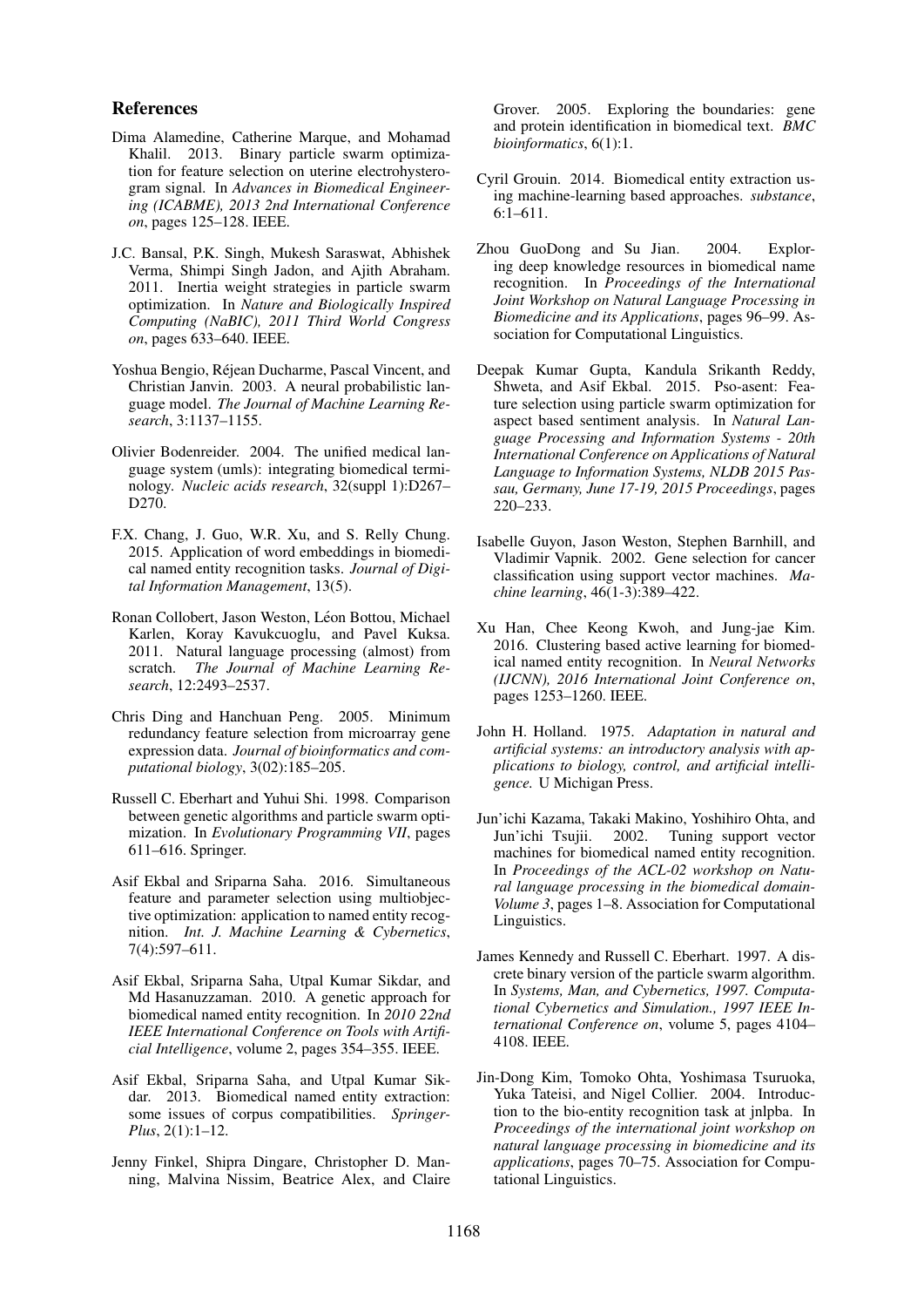- Seonho Kim, Juntae Yoon, Kyung-Mi Park, and Hae-Chang Rim. 2005. Two-phase biomedical named entity recognition using a hybrid method. In *Natural Language Processing–IJCNLP 2005*, pages 646– 657. Springer.
- John D. Lafferty, Andrew McCallum, and Fernando C. N. Pereira. 2001. Conditional Random Fields: Probabilistic Models for Segmenting and Labeling Sequence Data. In *ICML*, pages 282–289.
- Kenli Li, Wei Ai, Zhuo Tang, Fan Zhang, Lingang Jiang, Keqin Li, and Kai Hwang. 2015a. Hadoop recognition of biomedical named entity using conditional random fields. *IEEE Transactions on Parallel and Distributed Systems*, 26(11):3040–3051.
- Lishuang Li, Liuke Jin, Zhenchao Jiang, Dingxin Song, and Degen Huang. 2015b. Biomedical named entity recognition based on extended recurrent neural networks. In *Bioinformatics and Biomedicine (BIBM), 2015 IEEE International Conference on*, pages 649– 652. IEEE.
- Nut Limsopatham and Nigel Collier. 2016. Learning orthographic features in bi-directional LSTM for biomedical named entity recognition. *BioTxtM 2016*, page 10.
- Hongfang Liu, Zhang-Zhi Hu, Jian Zhang, and Cathy Wu. 2006. Biothesaurus: a web-based thesaurus of protein and gene names. *Bioinformatics*, 22(1):103– 105.
- Tomas Mikolov, Kai Chen, Greg Corrado, and Jeffrey Dean. 2013a. Efficient estimation of word representations in vector space. *CoRR*, abs/1301.3781.
- Tomas Mikolov, Ilya Sutskever, Kai Chen, Greg S. Corrado, and Jeff Dean. 2013b. Distributed representations of words and phrases and their compositionality. In *Advances in neural information processing systems*, pages 3111–3119.
- Scott Miller, Jethran Guinness, and Alex Zamanian. 2004. Name tagging with word clusters and discriminative training. In Daniel Marcu Susan Dumais and Salim Roukos, editors, *HLT-NAACL 2004: Main Proceedings*, pages 337–342, Boston, Massachusetts, USA, May 2 - May 7. Association for Computational Linguistics.
- Rakesh Patra and Sujan Kumar Saha. 2013. A kernelbased approach for biomedical named entity recognition. *The Scientific World Journal*, 2013.
- S. Pyysalo, F. Ginter, H. Moen, T. Salakoski, and S. Ananiadou. 2013. Distributional semantics resources for biomedical text processing. In *Proceedings of LBM 2013*, pages 39–44.
- Ayan Seal, Suranjan Ganguly, Debotosh Bhattacharjee, Mita Nasipuri, and Consuelo Gonzalo-Martin. 2015. Feature selection using particle swarm optimization for thermal face recognition. In *Applied Computation and Security Systems*, pages 25–35. Springer.
- Burr Settles. 2004. Biomedical named entity recognition using conditional random fields and rich feature sets. In *Proceedings of the International Joint Workshop on Natural Language Processing in Biomedicine and its Applications*, pages 104–107. Association for Computational Linguistics.
- Utpal Kumar Sikdar, Asif Ekbal, Sriparna Saha, Olga Uryupina, and Massimo Poesio. 2015. Differential evolution-based feature selection technique for anaphora resolution. *Soft Comput.*, 19(8):2149– 2161.
- Larry Smith, Lorraine K. Tanabe, Rie J. Ando, Cheng-Ju Kuo, I-Fang Chung, Chun-Nan Hsu, Yu-Shi Lin, Roman Klinger, Christoph M. Friedrich, Kuzman Ganchev, et al. 2008. Overview of biocreative ii gene mention recognition. *Genome biology*, 9(Suppl 2):S2.
- Richard Socher, John Bauer, Christopher D. Manning, and Ng Andrew Y. 2013. Parsing with compositional vector grammars. In *Proceedings of the 51st Annual Meeting of the Association for Computational Linguistics (Volume 1: Long Papers)*, pages 455–465, Sofia, Bulgaria, August. Association for Computational Linguistics.
- Buzhou Tang, Hongxin Cao, Yonghui Wu, Min Jiang, and Hua Xu. 2012. Clinical entity recognition using structural support vector machines with rich features. In *Proceedings of the ACM sixth international workshop on Data and text mining in biomedical informatics*, pages 13–20. ACM.
- Buzhou Tang, Hongxin Cao, Yonghui Wu, Min Jiang, and Hua Xu. 2013. Recognizing clinical entities in hospital discharge summaries using structural support vector machines with word representation features. *BMC medical informatics and decision making*, 13(Suppl 1):S1.
- Buzhou Tang, Hongxin Cao, Xiaolong Wang, Qingcai Chen, and Hua Xu. 2014. Evaluating word representation features in biomedical named entity recognition tasks. *BioMed research international*, 2014.
- Zhuo Tang, Lingang Jiang, Li Yang, Kenli Li, and Keqin Li. 2015. Crfs based parallel biomedical named entity recognition algorithm employing mapreduce framework. *Cluster Computing*, 18(2):493–505.
- Hossein Tohidi, Hamidah Ibrahim, and Masrah Azrifah Azmi Murad. 2014. Improving named entity recognition accuracy for gene and protein in biomedical text literature. *International journal of data mining and bioinformatics*, 10(3):239–268.
- Joseph Turian, Lev Ratinov, and Yoshua Bengio. 2010. Word representations: a simple and general method for semi-supervised learning. In *Proceedings of the 48th annual meeting of the association for computational linguistics*, pages 384–394. Association for Computational Linguistics.